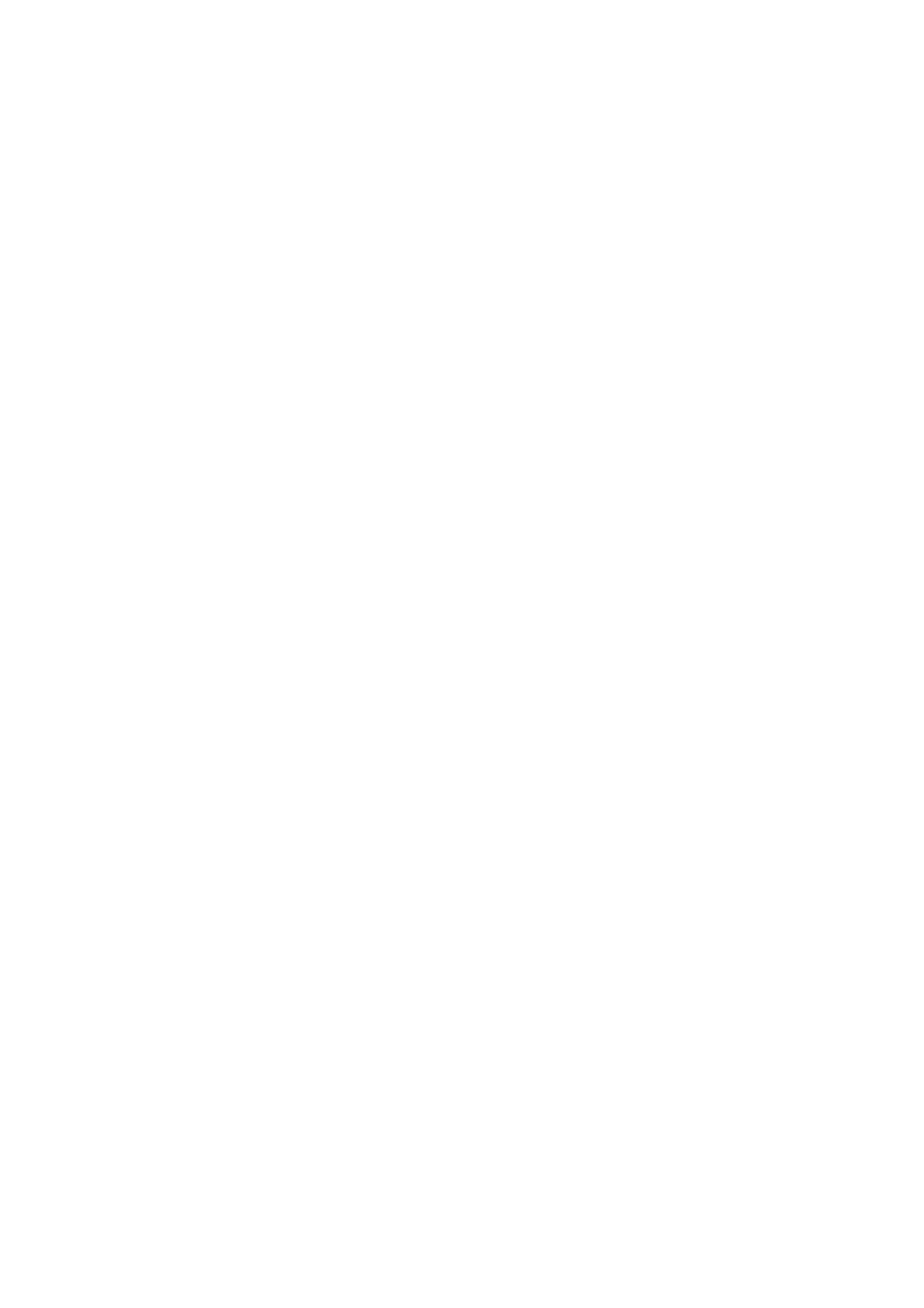**Data Sheet**

**Safety Instructions Certificate of quality EC Certificate of Conformity List of R & S Representatives**

| $\mathbf 1$             |                                                         |  |
|-------------------------|---------------------------------------------------------|--|
| $\overline{2}$          | <b>Getting Started</b>                                  |  |
|                         | <b>Description of the Menus (Reference Description)</b> |  |
| $\overline{3}$          |                                                         |  |
| $\overline{\mathbf{4}}$ |                                                         |  |
| 5                       |                                                         |  |
|                         |                                                         |  |
|                         |                                                         |  |
|                         |                                                         |  |
|                         |                                                         |  |
|                         |                                                         |  |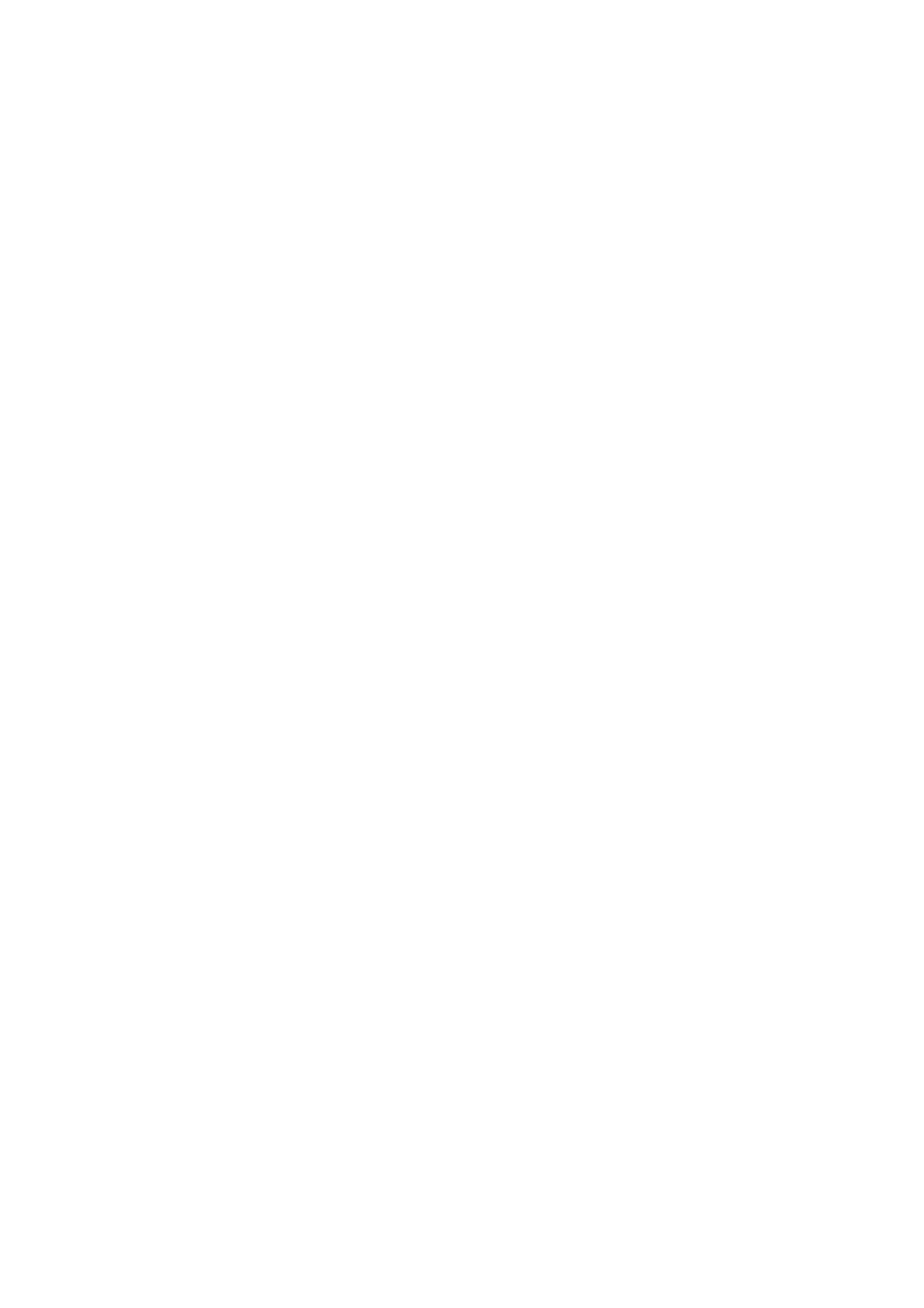#### **Safety Instructions**

This unit has been designed and tested in accordance with the EC Certificate of Conformity and has left the manufacturer's plant in a condition fully complying with safety standards.

To maintain this condition and to ensure safe operation, the user must observe all instructions and warnings given in this operating manual.

- 1. The unit may be used only in the operating conditions and positions specified by the manufacturer. Unless otherwise agreed, the following applies to R&S products: Pollution severity 2, overvoltage category 2, IP degree of protection 2X, altitude max. 2000 m. The unit may be operated only from supply networks fused with max. 16 A.
- 2. For measurements in circuits with voltages  $V_{\text{rms}}$ > 30 V, suitable measures should be taken to avoid any hazards.

(using, for example, appropriate measuring equipment, fusing, current limiting, electrical separation, insulation).

- 3. If the unit is to be permanently wired, the PE terminal of the unit must first be connected to the PE conductor on site before any other connections are made (installation and cabling of the unit to be performed only by qualified technical personnel).
- 4. For permanently installed units without built-in fuses, circuit breakers or similar protective devices, the supply circuit must be fused such as to provide suitable protection for the users and equipment.
- 5. Prior to switching on the unit, it must be ensured that the nominal voltage set on the unit matches the nominal voltage of the AC supply network. If a different voltage is to be set, the power fuse of the unit may have to be changed accordingly.
- 6. Units of protection class I with disconnectible AC supply cable and appliance connector may be operated only from a power socket with earthing contact and with the PE conductor connected.

7. It is not permissible to interrupt the PE conductor intentionally, neither in the incoming cable nor on the unit itself as this may cause the unit to become electrically hazardous.

Any extension lines or multiple socket outlets used must be checked for compliance with relevant safety standards at regular intervals.

8. If the unit has no power switch for disconnection from the AC supply, the plug of the connecting cable is regarded as the disconnecting device. In such cases it must be ensured that the power plug is easily reachable and accessible at all times (length of connecting cable approx. 2 m). Functional or electronic switches are not suitable for providing disconnection from the AC supply.

If units without power switches are integrated in racks or systems, a disconnecting device must be provided at system level.

9. Applicable local or national safety regulations and rules for the prevention of accidents must be observed in all work performed.

Prior to performing any work on the unit or opening the unit, the latter must be disconnected from the supply network.

Any adjustments, replacements of parts, maintenance or repair may be carried out only by authorized R&S technical personnel.

Only original parts may be used for replacing parts relevant to safety (eg power switches, power transformers, fuses). A safety test must be performed after each replacement of parts relevant to safety.

(visual inspection, PE conductor test, insulationresistance, leakage-current measurement, functional test).

Hot surfaces

10. Any additional safety instructions given in this manual are also to be observed.

#### **Safety-related symbols used on equipment and documentation from R&S:**



Observe operating instructions



indication for units >18 kg

PE terminal Ground

terminal

Danger! Shock hazard

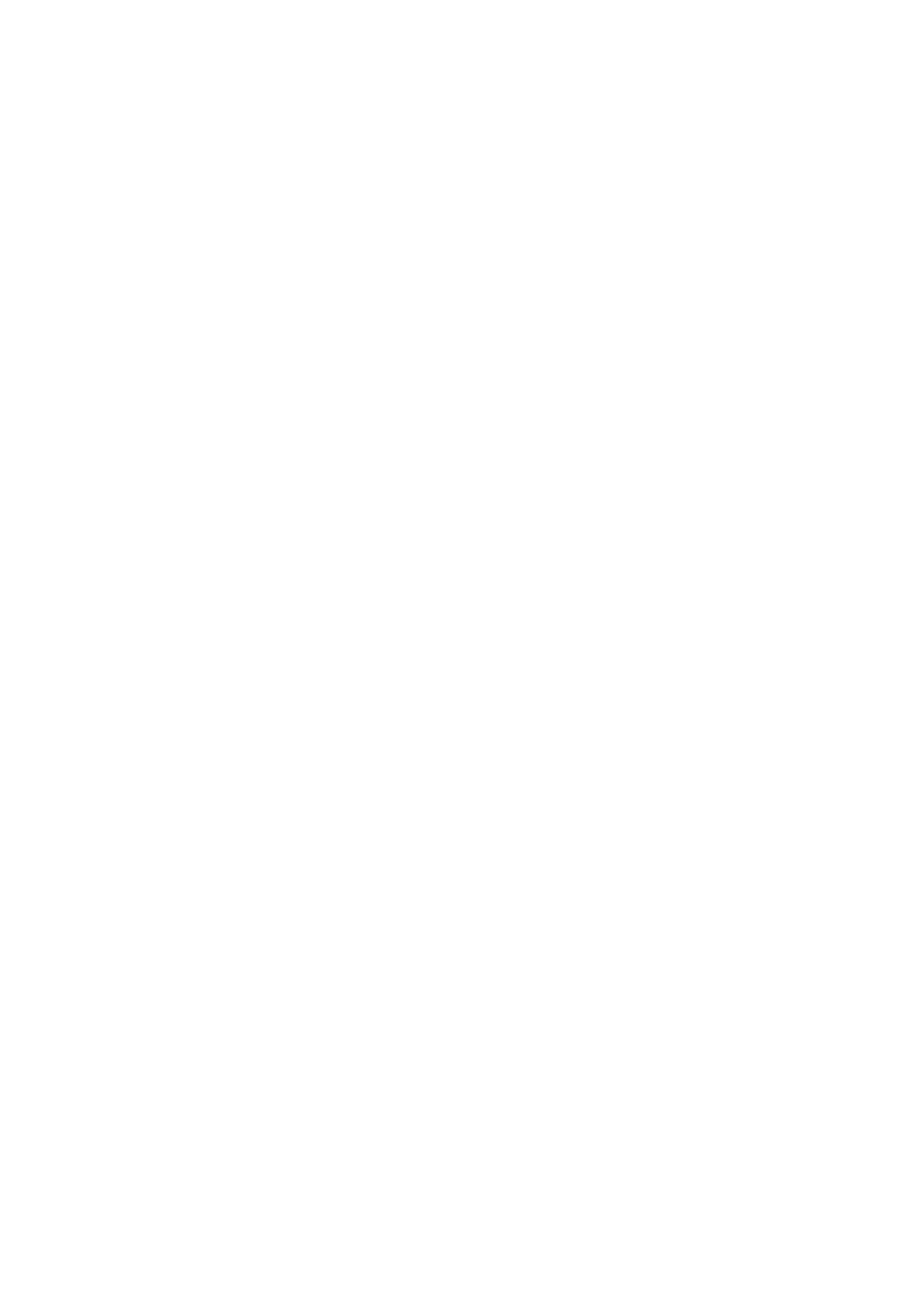

# CE

Certificate No.: 9502035

This is to certify that:

Equipment type Order No. Designation CMD60 1050.9008.60 Dig. Radiocommunication Tester

complies with the provisions of the Directive of the Council of the European Union on the approximation of the laws of the Member States

- relating to electrical equipment for use within defined voltage limits (73/23/EEC revised by 93/68/EEC)
- relating to electromagnetic compatibility (89/336/EEC revised by 91/263/EEC, 92/31/EEC, 93/68/EEC)

Conformity is proven by compliance with the following standards:

EN61010-1 : 1993 + A2 : 1995 EN50081-1 : 1992 EN50082-1 : 1992

Affixing the EC conformity mark as from 1995

#### **ROHDE & SCHWARZ GmbH & Co. KG Mühldorfstr. 15, D-81671 München**

Munich, 1999-01-12 Central Quality Management FS-QZ / Becker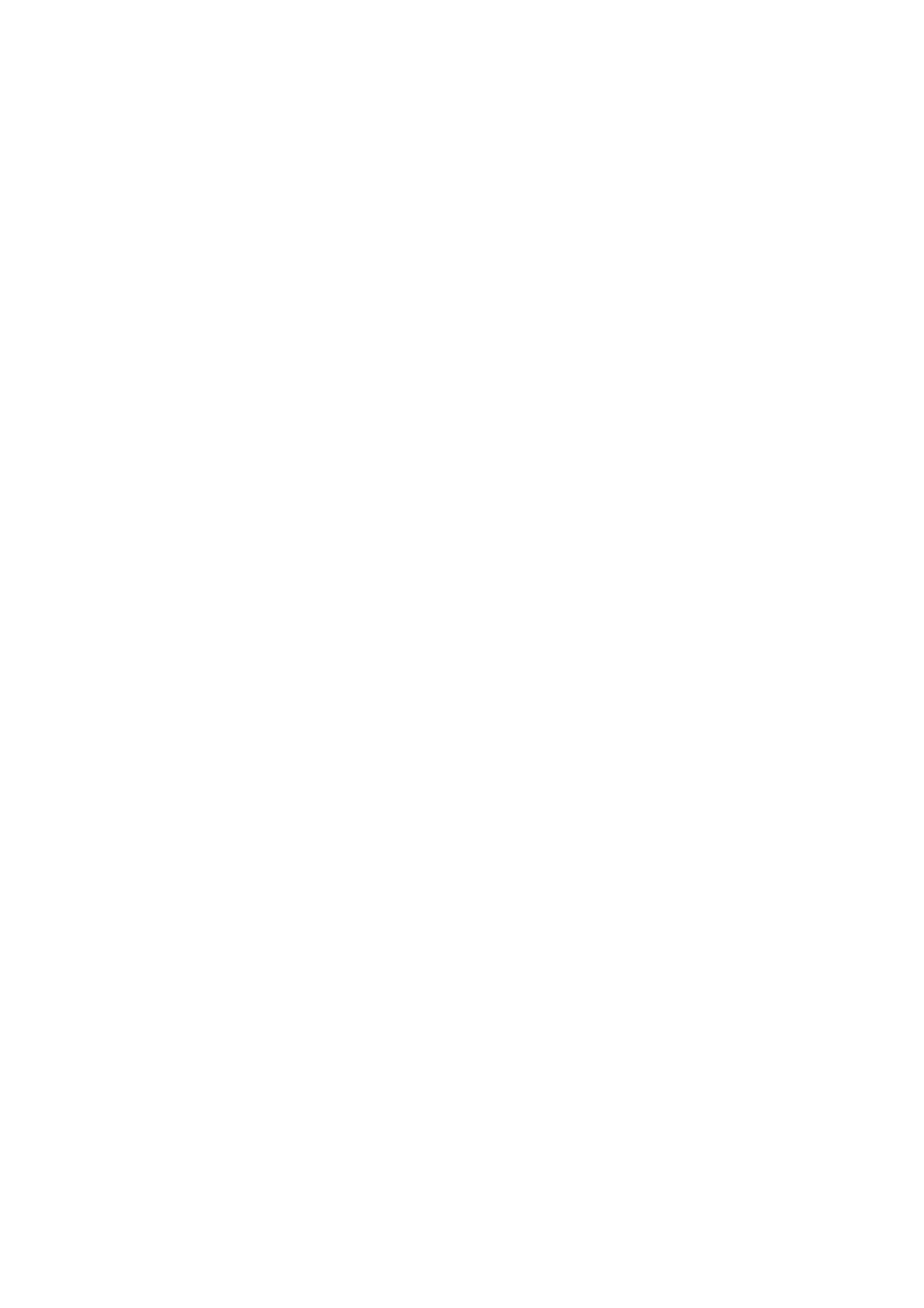# Index

### $\mathbf{A}$

| CONDITIONAL GOTO CONFIGURATION2.108    |  |
|----------------------------------------|--|
|                                        |  |
| POWER RAMP CONFIGURATION 2.101         |  |
|                                        |  |
|                                        |  |
| SIGNALLING PP-TEST CONFIGURATION  2.95 |  |
|                                        |  |

# $\mathbf B$

# $\mathbf C$

| ADD. MEASUREMENTS CONFIGURATION  2.86        |  |
|----------------------------------------------|--|
|                                              |  |
|                                              |  |
| <b>BIT ERROR RATE CONFIGURATION 2.75</b>     |  |
|                                              |  |
| DISTORTION METER CONFIGURATION  2.88         |  |
|                                              |  |
| MULTITONE AUDIO ANALYSIS CONFIG.  2.90       |  |
| OTHER CONFIGURATION PARAMETERS 2.85          |  |
|                                              |  |
|                                              |  |
|                                              |  |
|                                              |  |
|                                              |  |
| SIGNALLING FP-TEST CONFIGURATION  2.66       |  |
| SIGNALLING PP-TEST CONFIGURATION  2.63; 2.67 |  |
|                                              |  |
|                                              |  |
|                                              |  |

#### D

| Dummy bearer 2.5; 2.7; 2.9; 2.11; 2.27; 2.28; 2.64 |       |
|----------------------------------------------------|-------|
|                                                    |       |
|                                                    | .2.71 |

### $\mathsf{E}% _{0}\left( t\right) \equiv\mathsf{E}_{\mathrm{H}}\left( t\right)$

#### $\overline{F}$

| Frequency offset  2.13; 2.38; 2.43; 2.48; 2.51 |  |
|------------------------------------------------|--|
|                                                |  |
|                                                |  |

#### G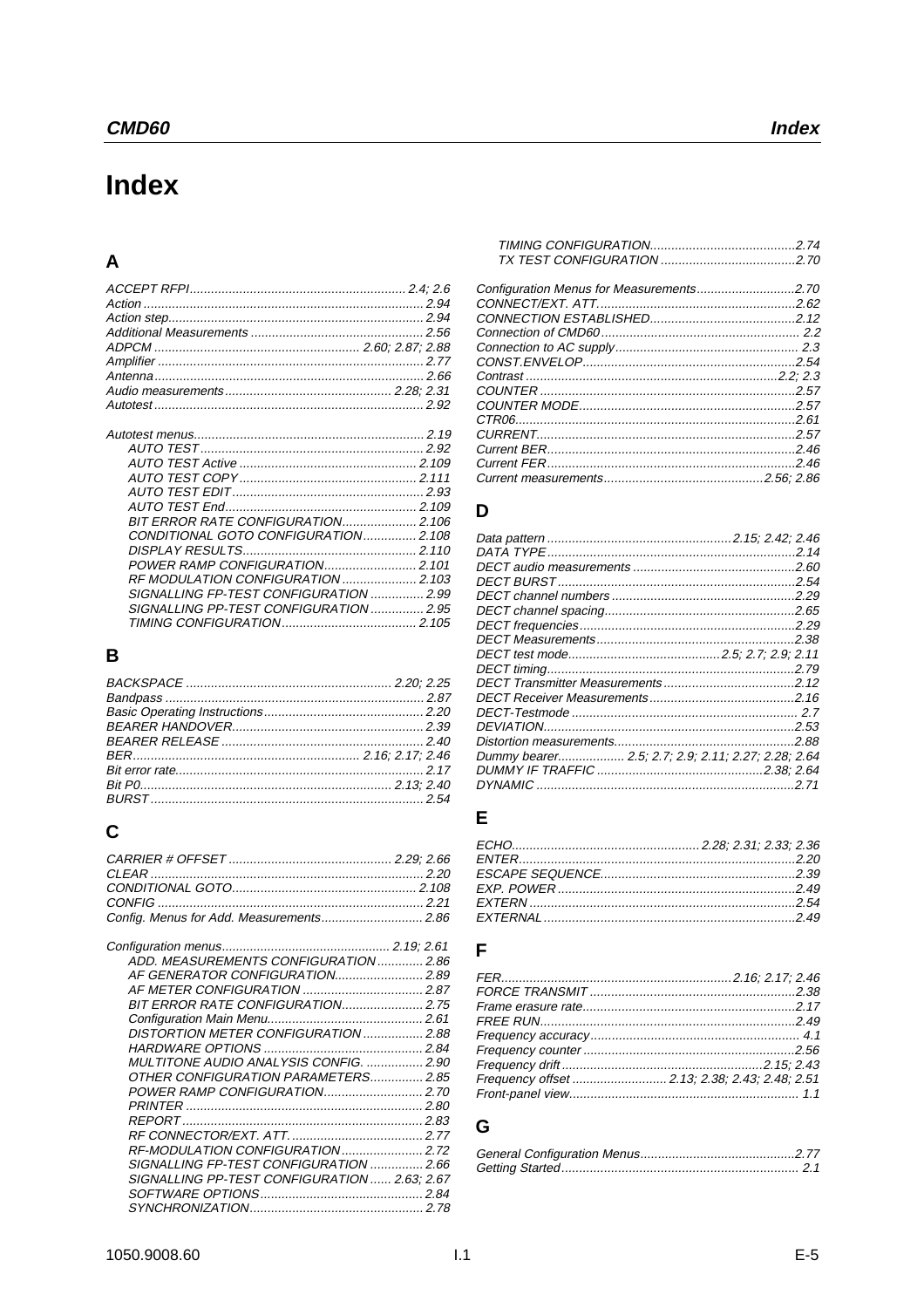### $\overline{\mathsf{H}}$

# $\overline{1}$

# $\mathsf{J}$

# $\mathsf{K}$

# $\mathbf{L}$

# $\mathsf{M}$

#### Menus

| ADDITIONAL MEASUREMENTS 2.56  |  |
|-------------------------------|--|
|                               |  |
|                               |  |
|                               |  |
| MULTITONE AUDIO ANALYSIS 2.58 |  |
|                               |  |
|                               |  |
|                               |  |
|                               |  |
|                               |  |
|                               |  |
|                               |  |
|                               |  |
|                               |  |
|                               |  |
|                               |  |
|                               |  |
|                               |  |
|                               |  |
|                               |  |
|                               |  |
|                               |  |

### $\overline{\mathsf{N}}$

# $\mathbf{o}$

#### $\mathsf{P}$

# $\mathbf Q$

# $\overline{\mathsf{R}}$

| Radio Fixed Part Identity  2.5; 2.7; 2.9; 2.11; 2.27; 2.33 |
|------------------------------------------------------------|
|                                                            |
|                                                            |
|                                                            |
|                                                            |
|                                                            |
|                                                            |
|                                                            |
|                                                            |
|                                                            |
|                                                            |
|                                                            |
| RFPI 2.5; 2.7; 2.9; 2.11; 2.27; 2.32; 2.33; 2.35           |
|                                                            |
|                                                            |
|                                                            |
|                                                            |